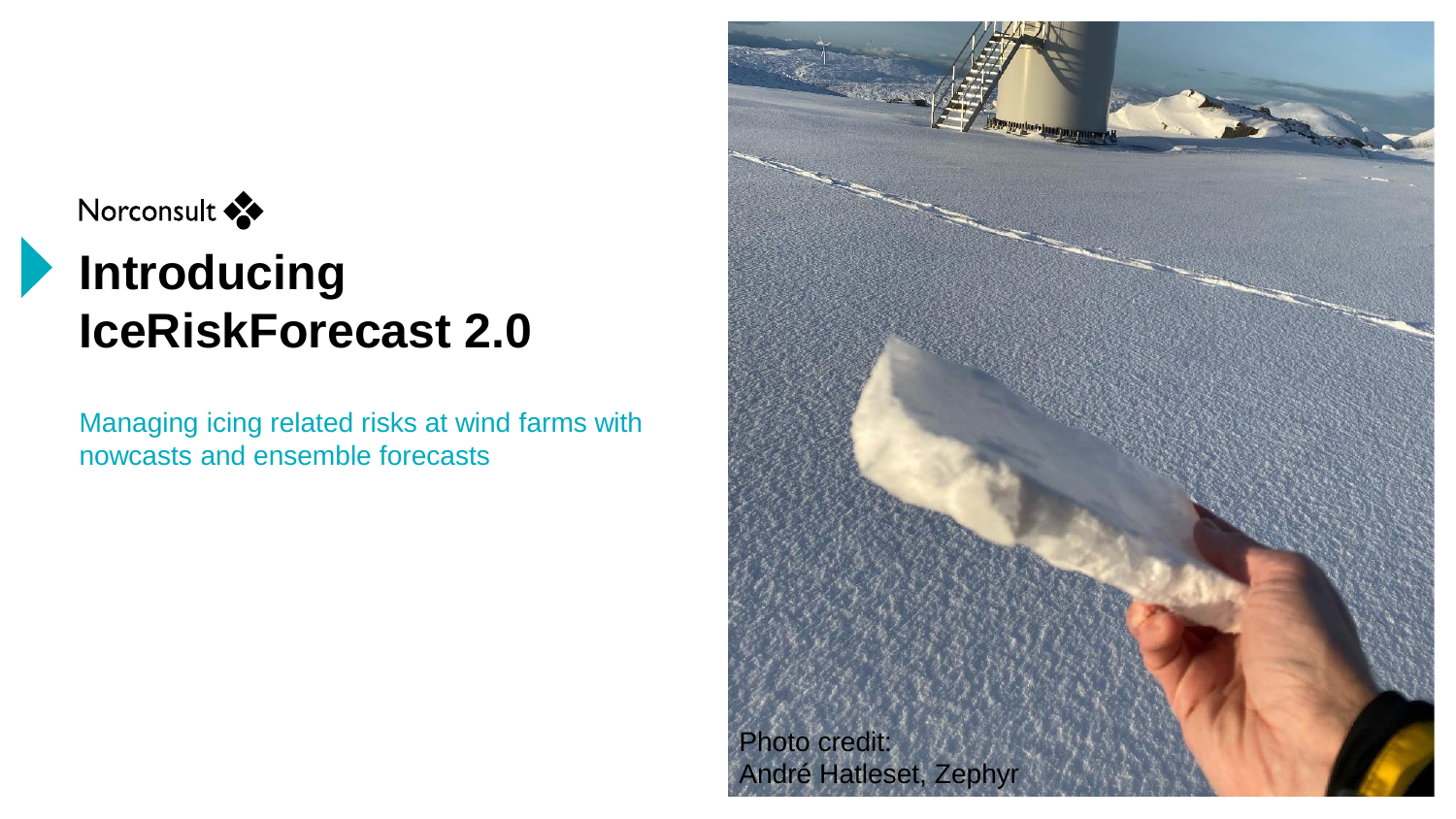## **Wind Energy in Icing Climate**

7 AFFORDABLE AND **12 RESPONSIBLE 17 PARTNERSHIPS AND PRODUCTION** 

- «The main goal is to create a robust system for **icing forecasting** which can be used to reduce the ice throw risk in a cost-effective way and to make the relevant information easily available for all users of the wind farm areas.»
- 2020 2022







ZEPHYR





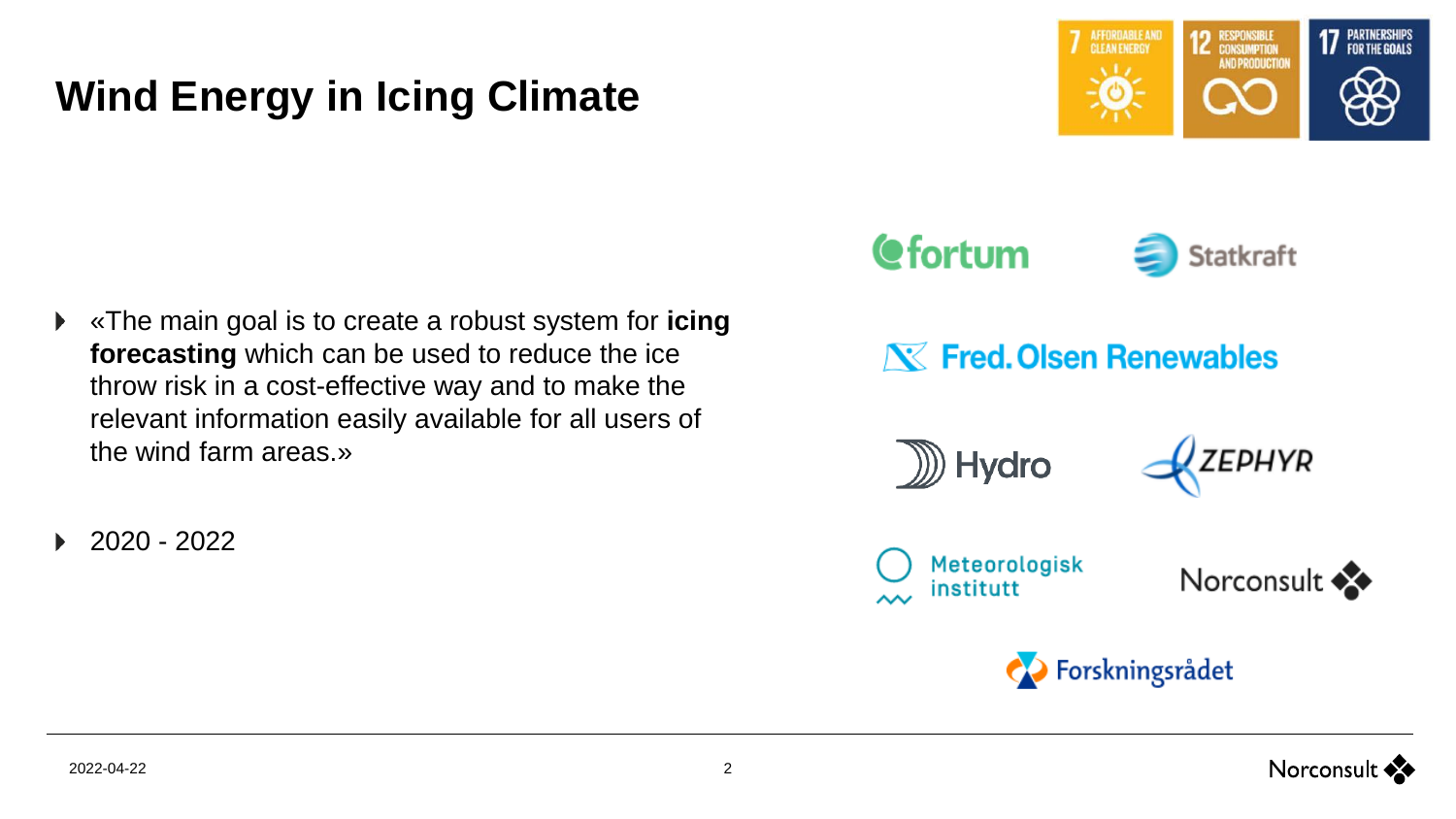### **IceRiskForecast 2.0**



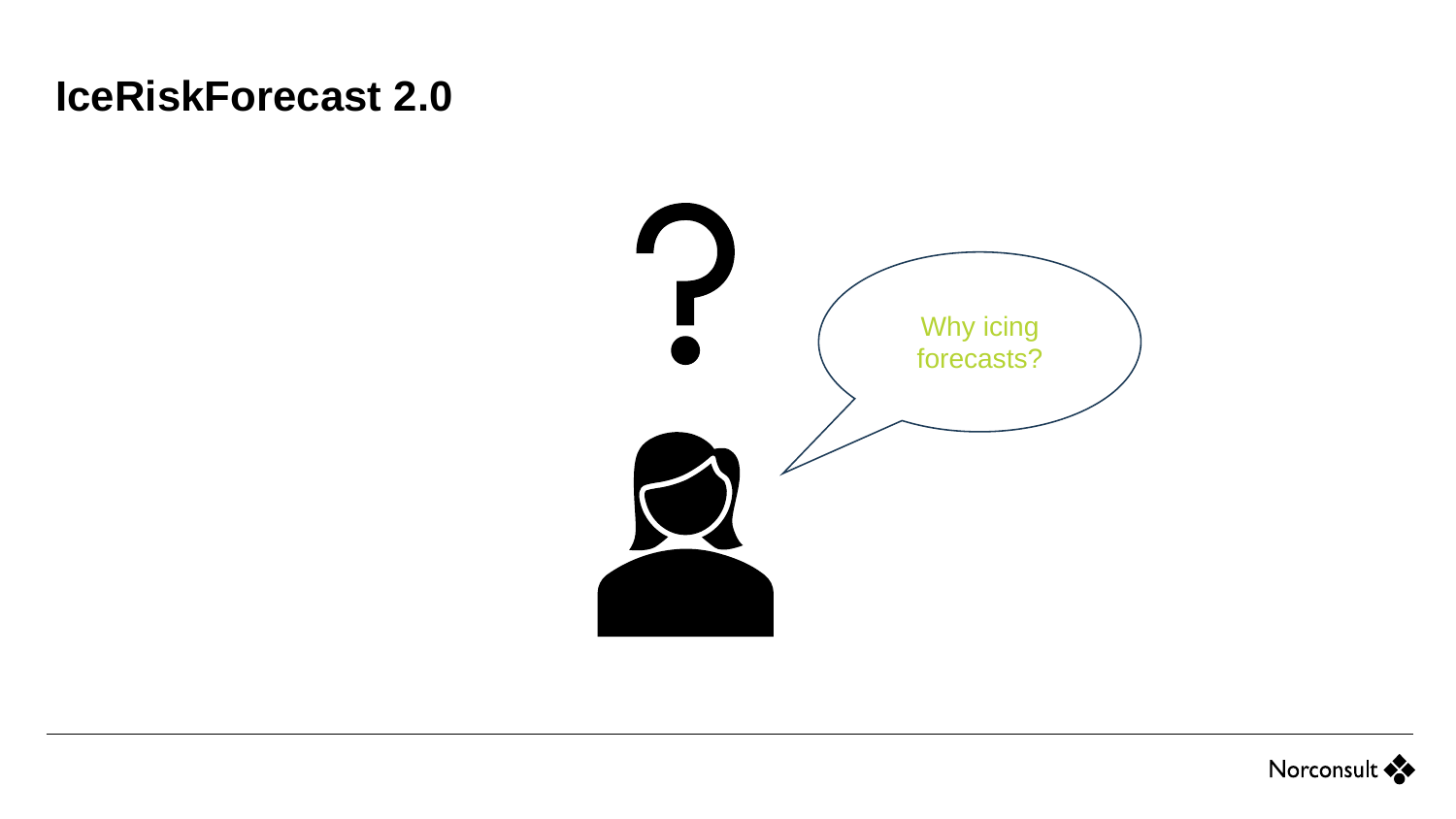

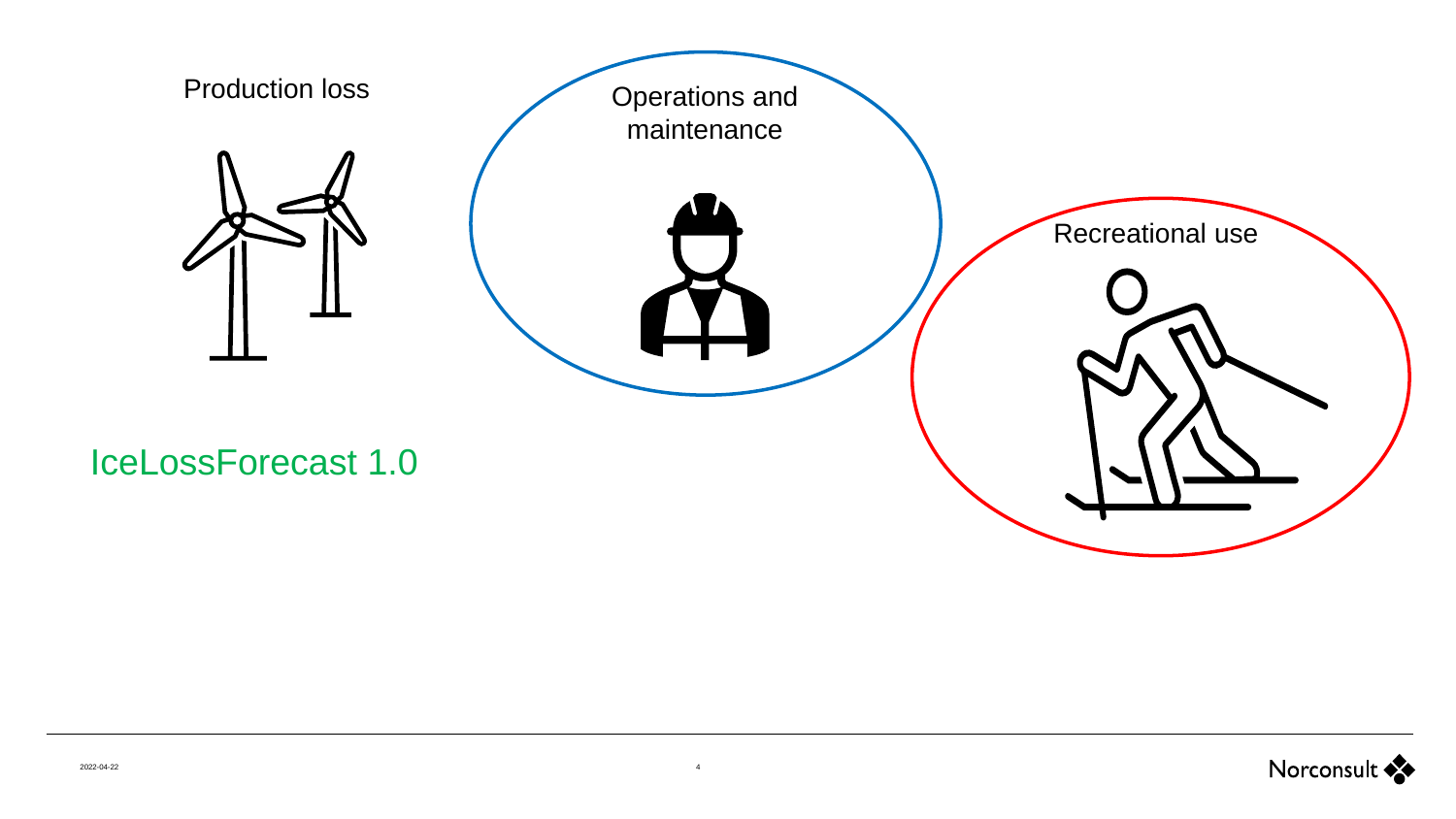

Weather prediction models

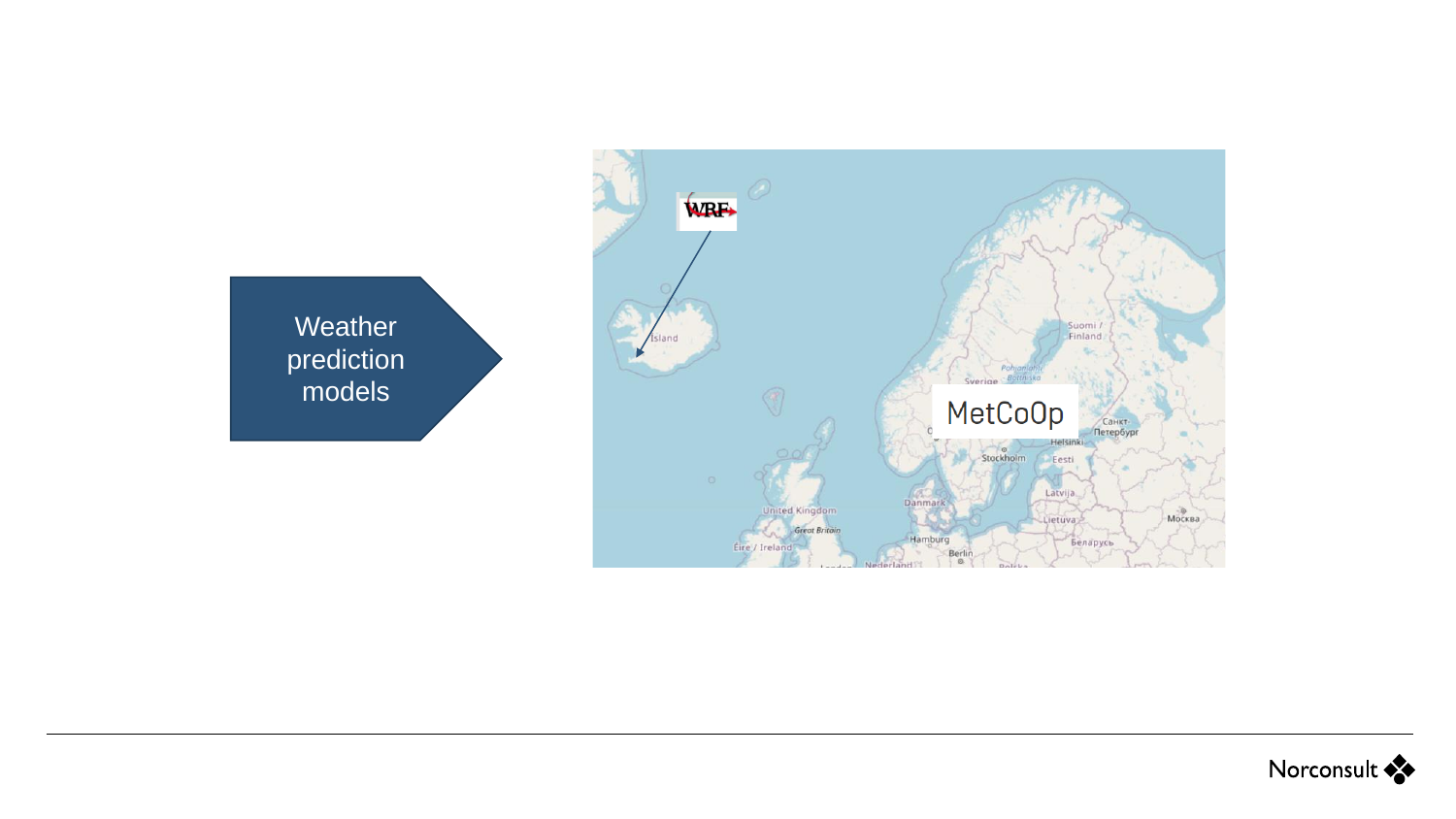

\* MetCoop Ensemble Prediction System (MET, FMI, SMHI)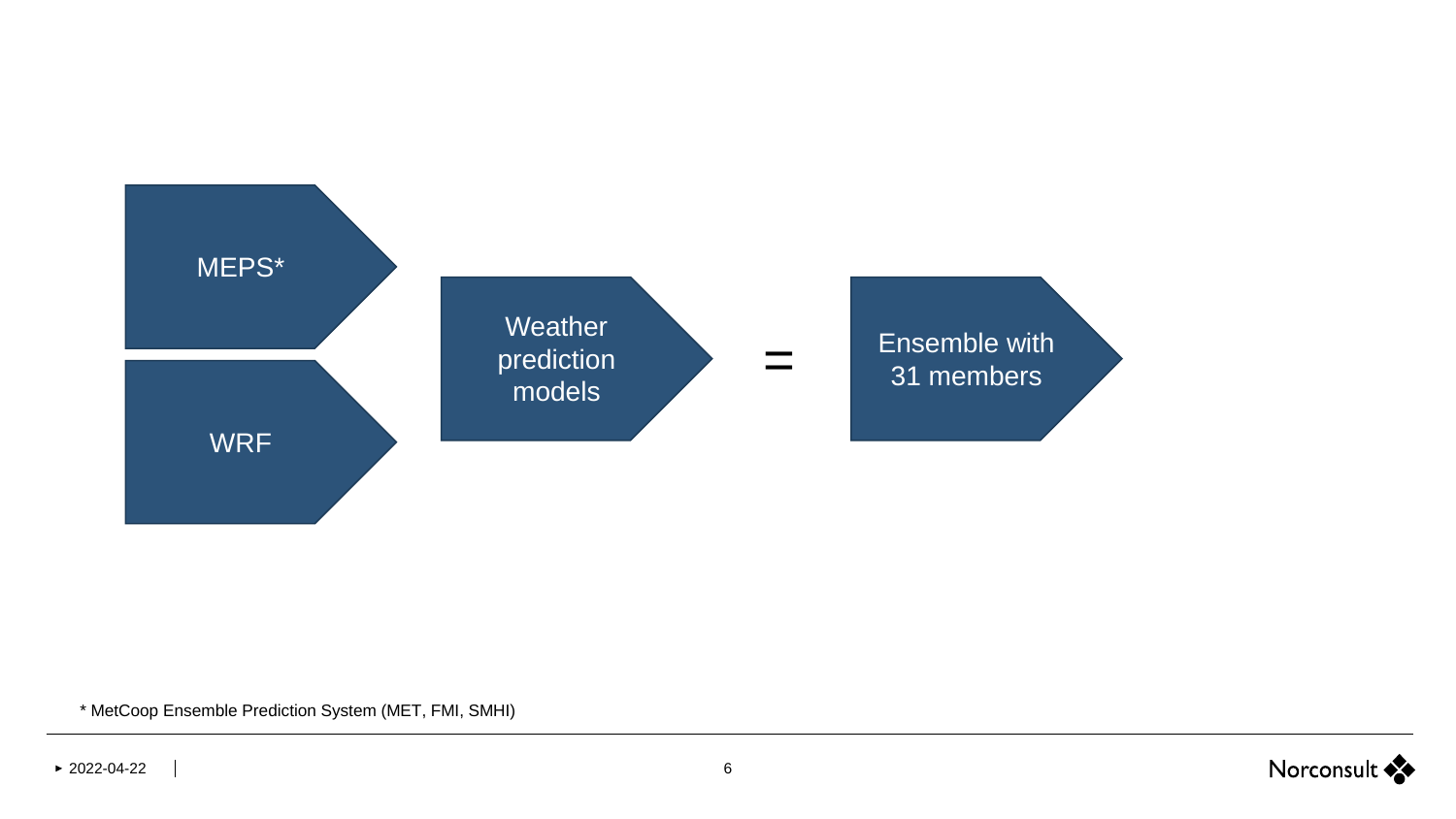Ensemble with 31 members

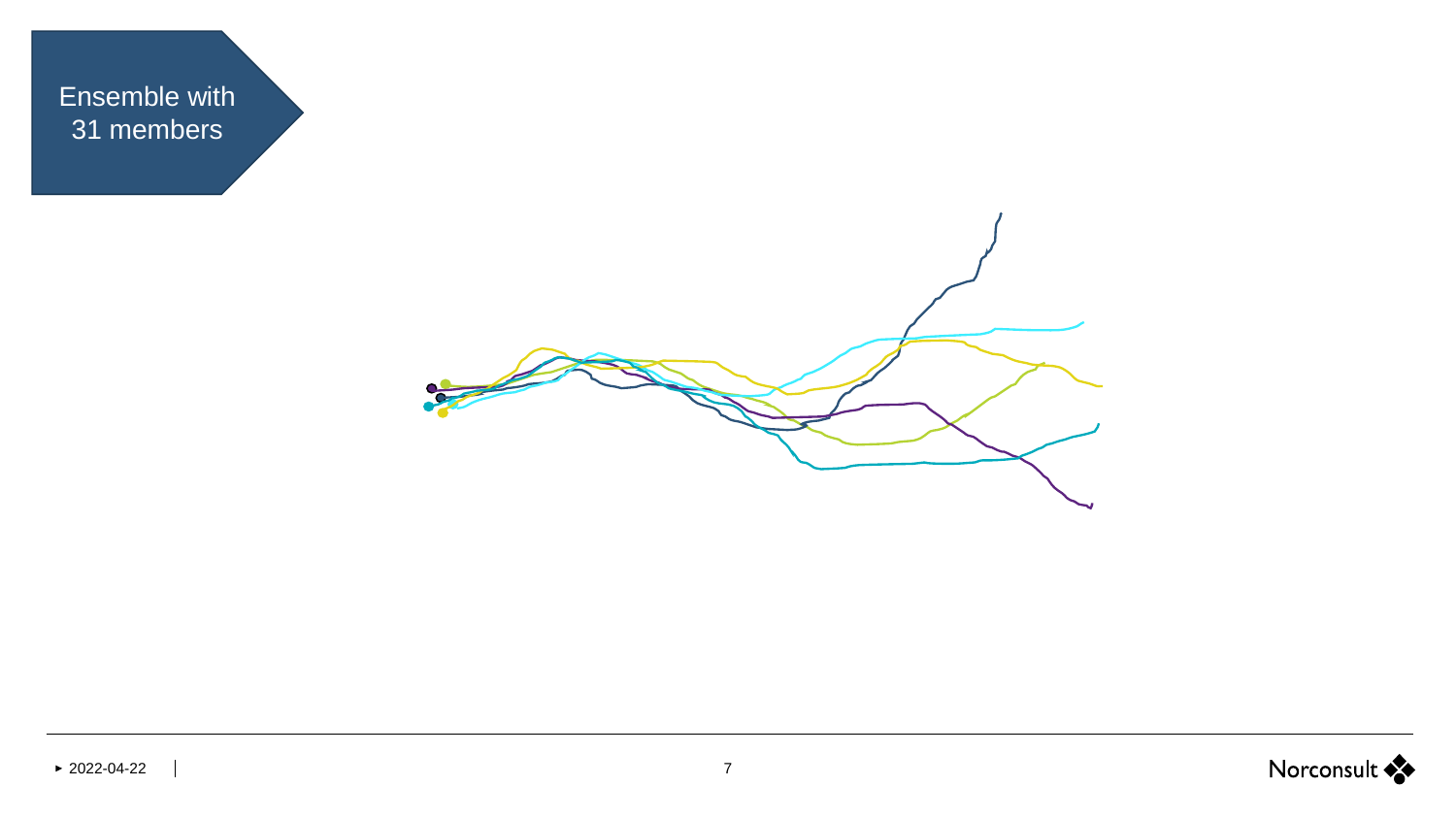

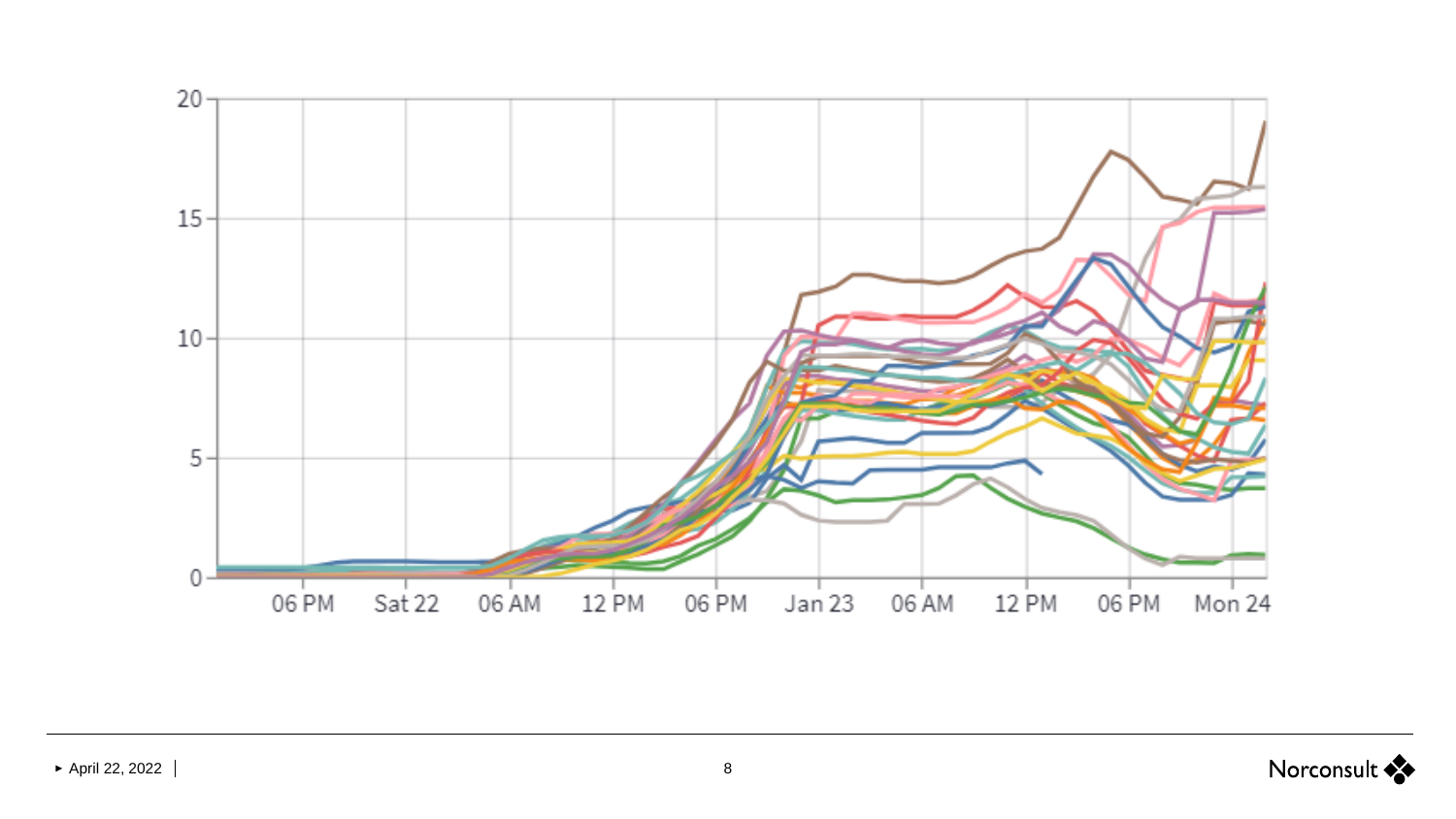

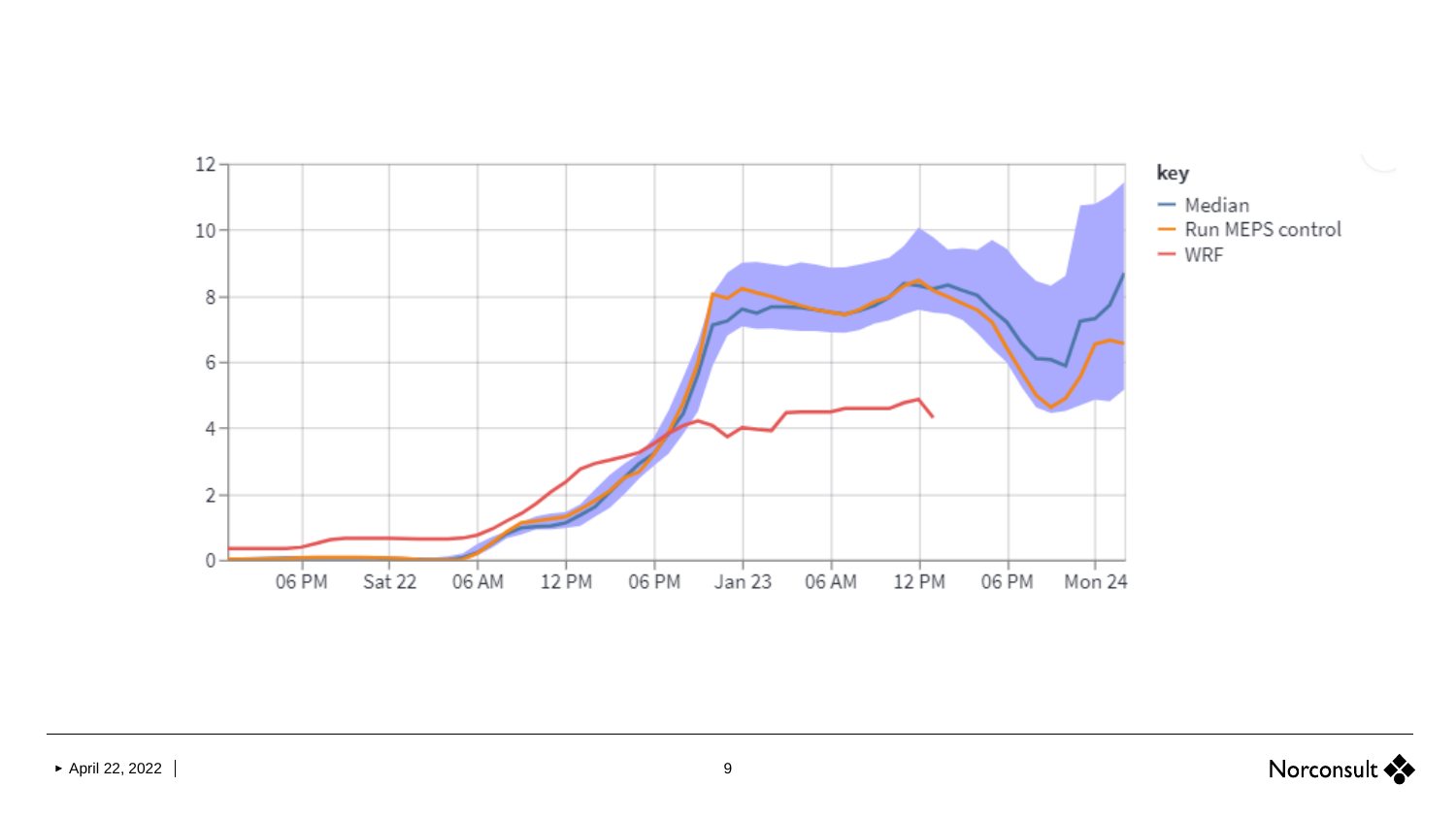19 wind farms, almost all wind farms with severe icing

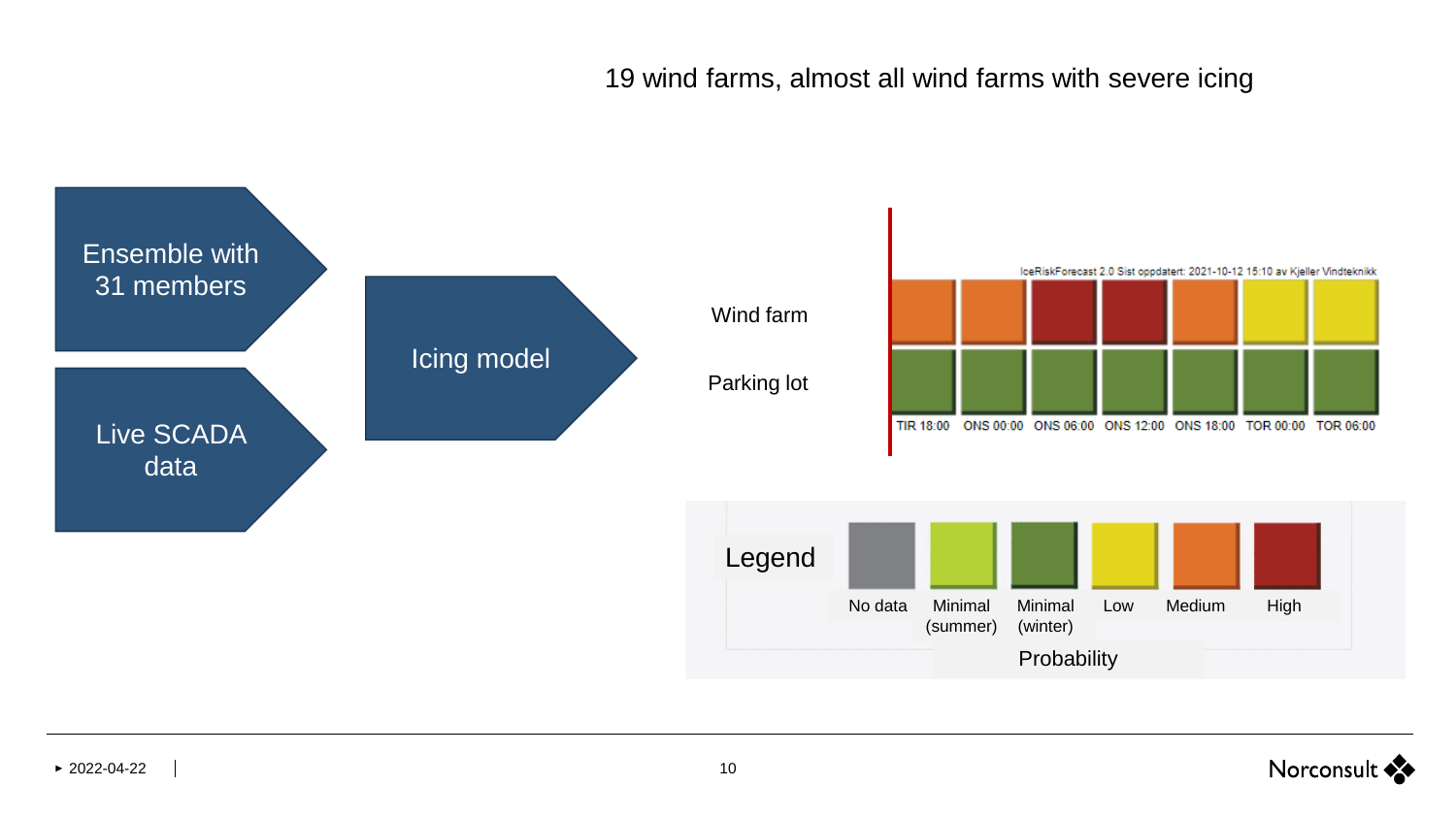





Photo credit: Storheia wind farm – Norwegian Research Council R&D project: "Wind energy in cold climate"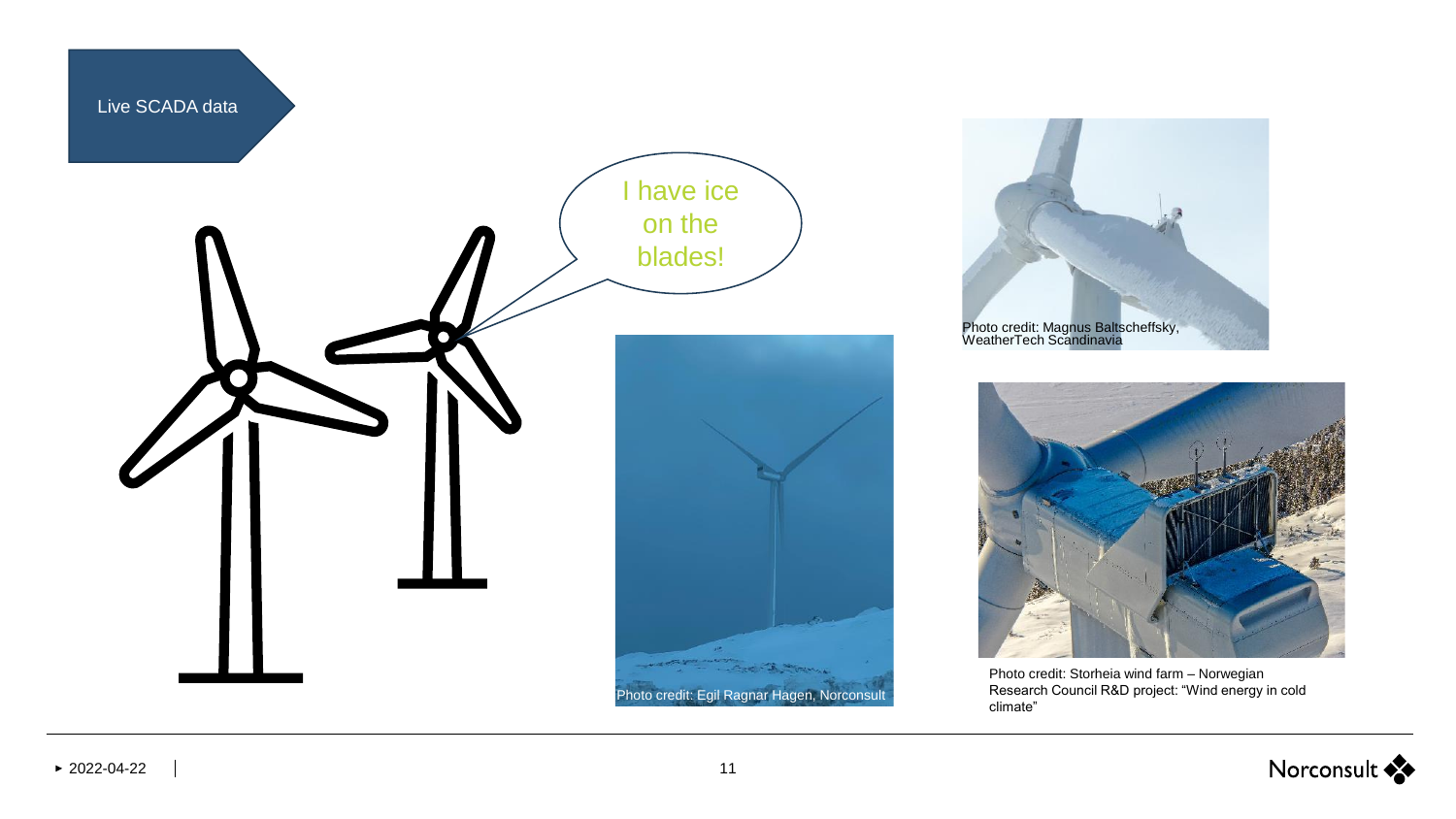

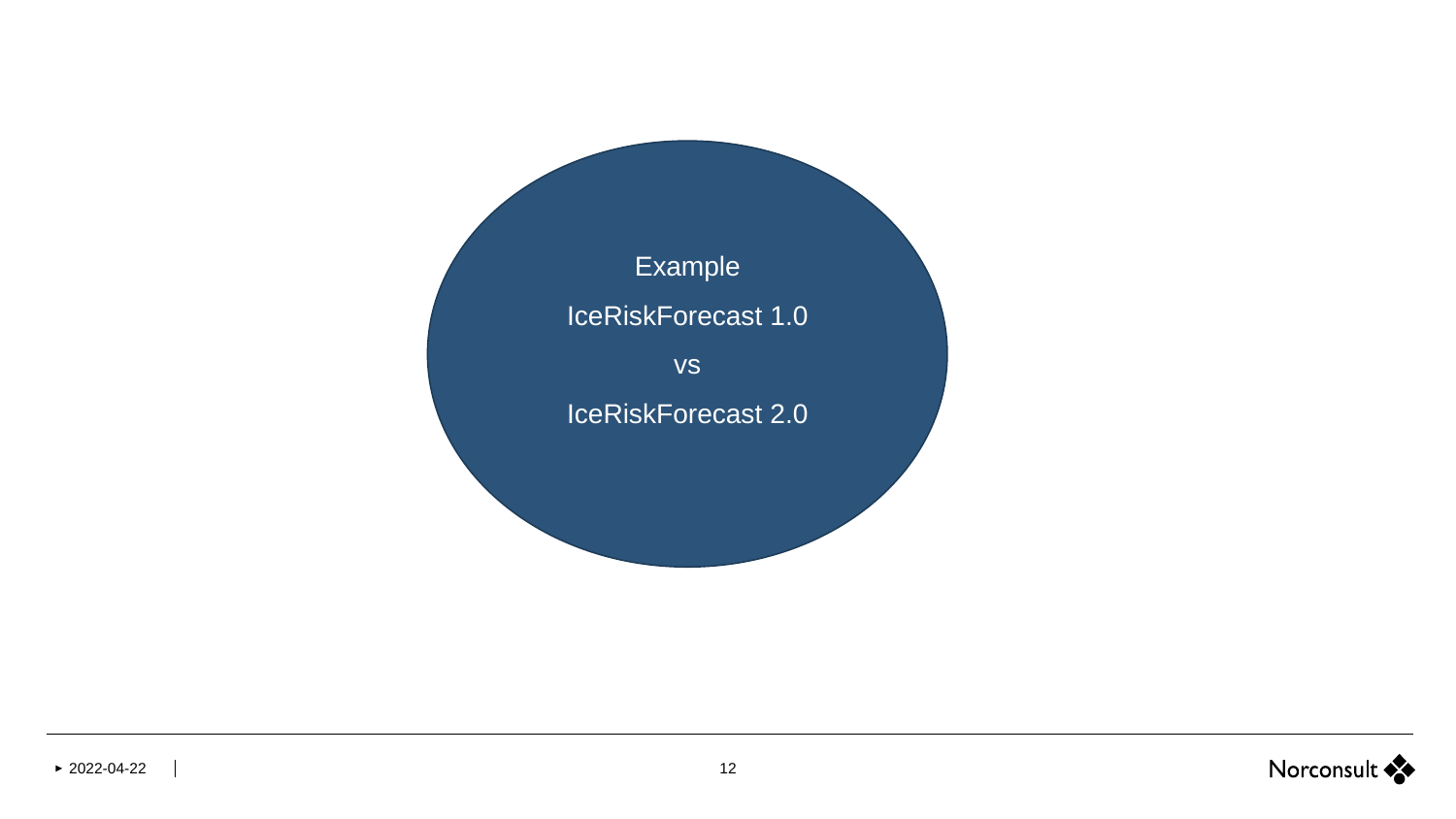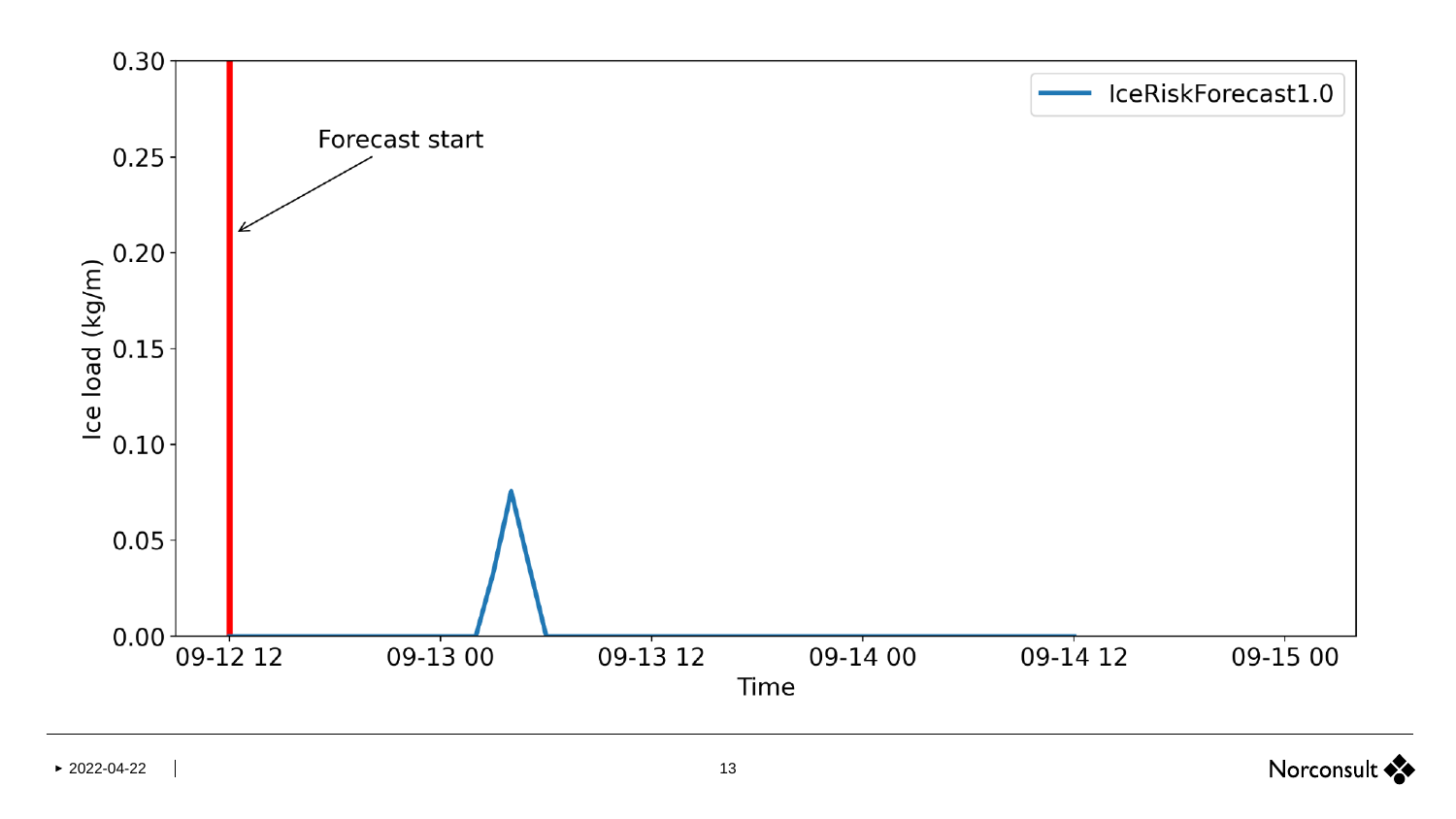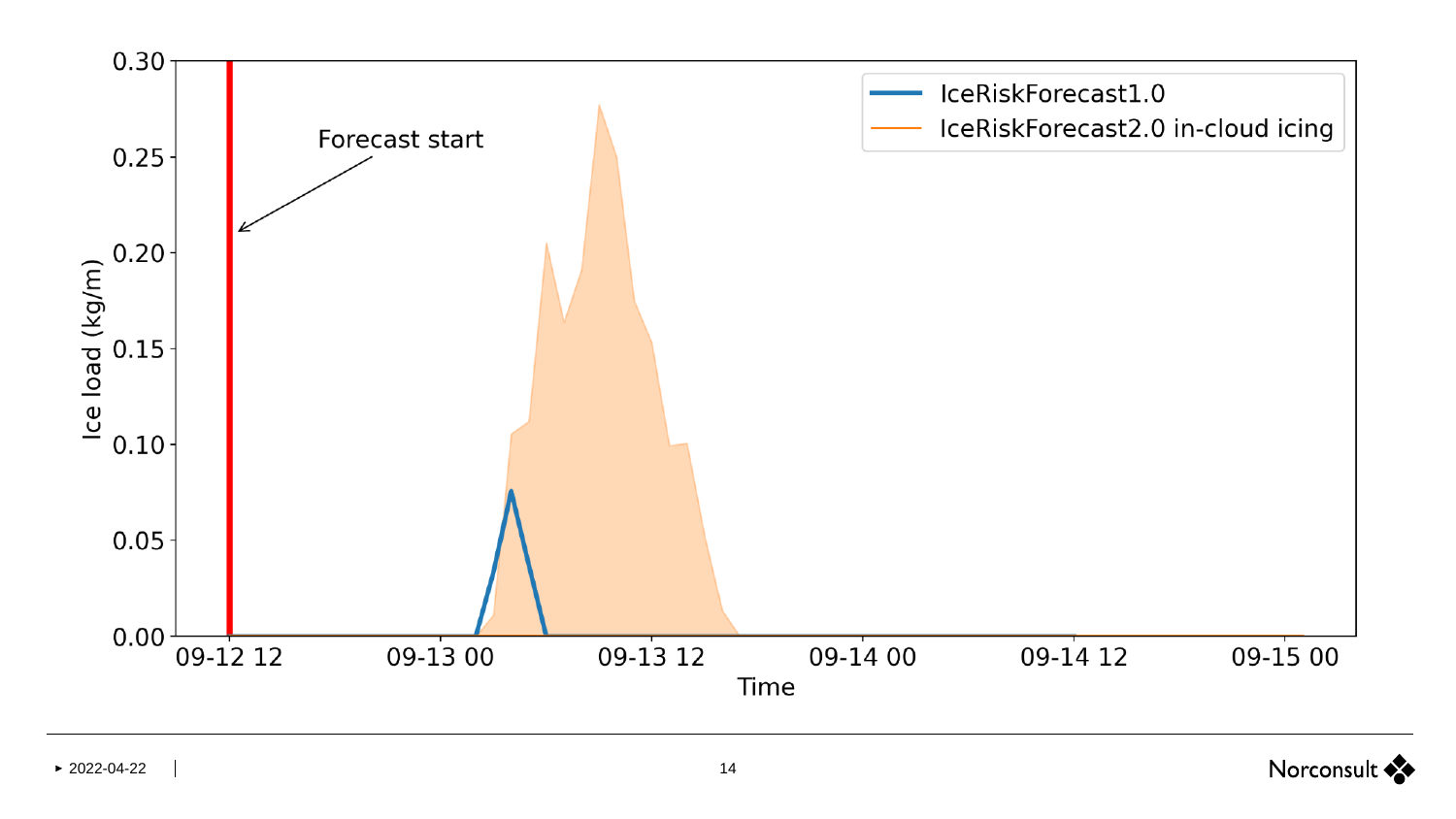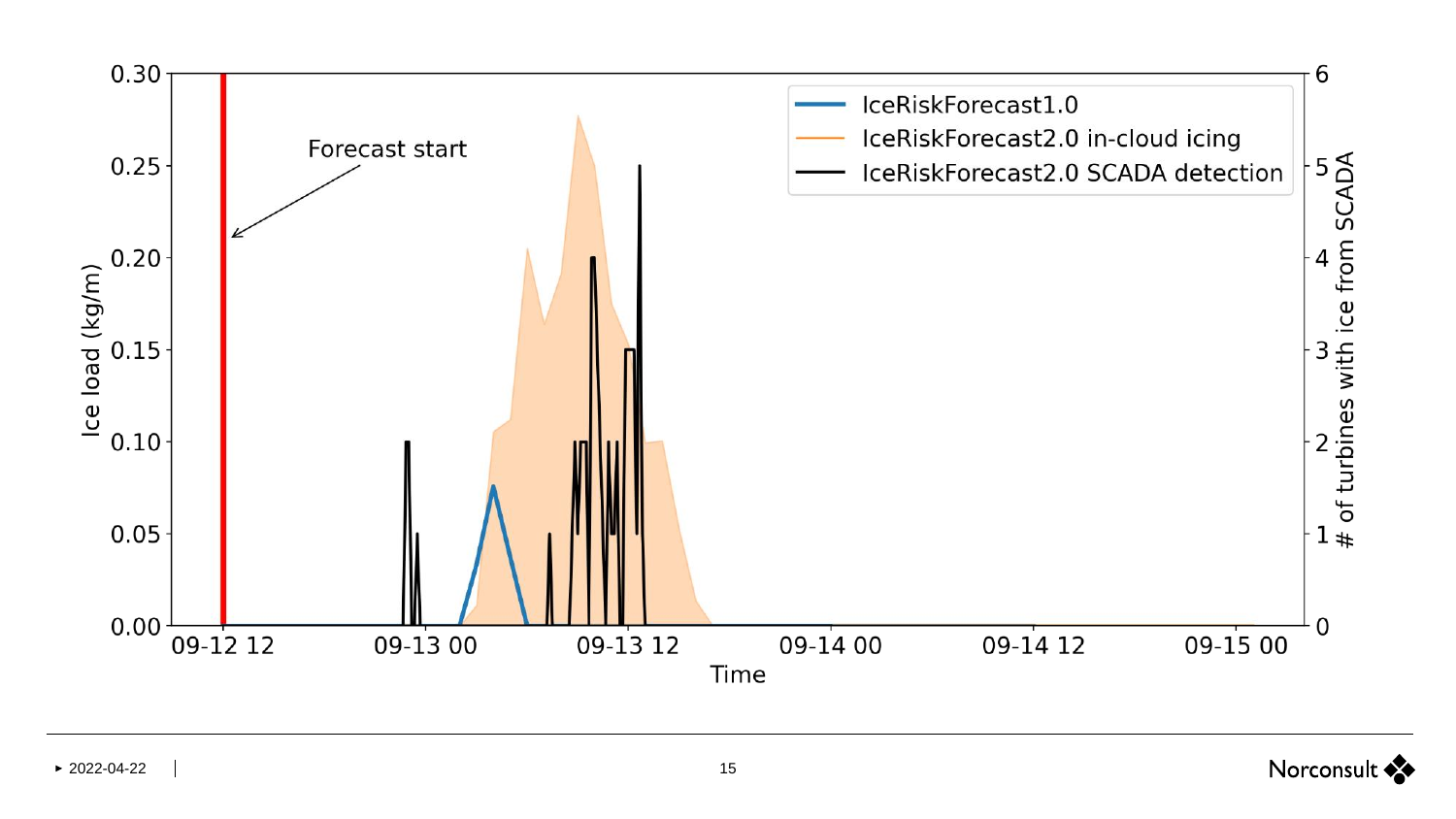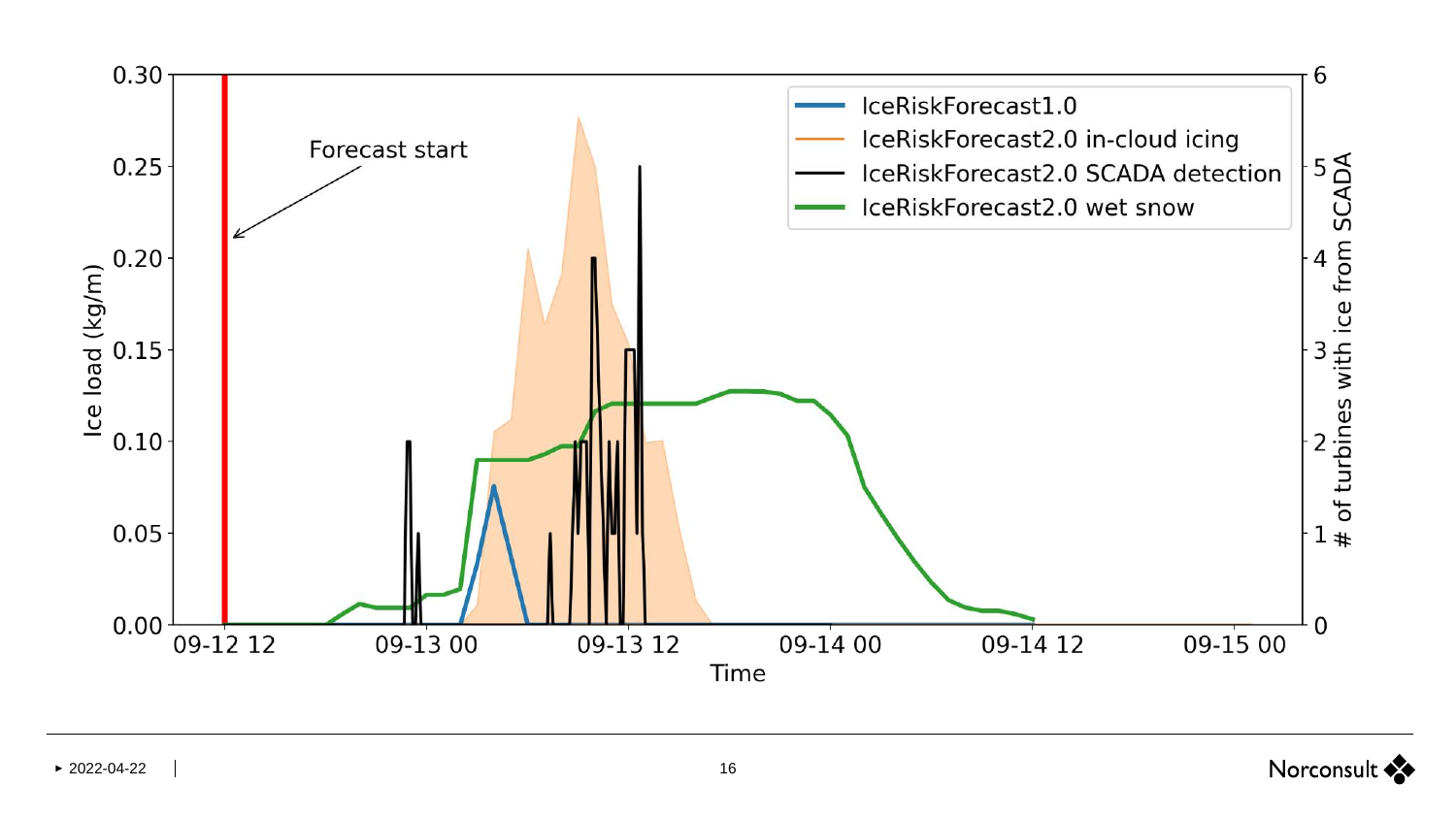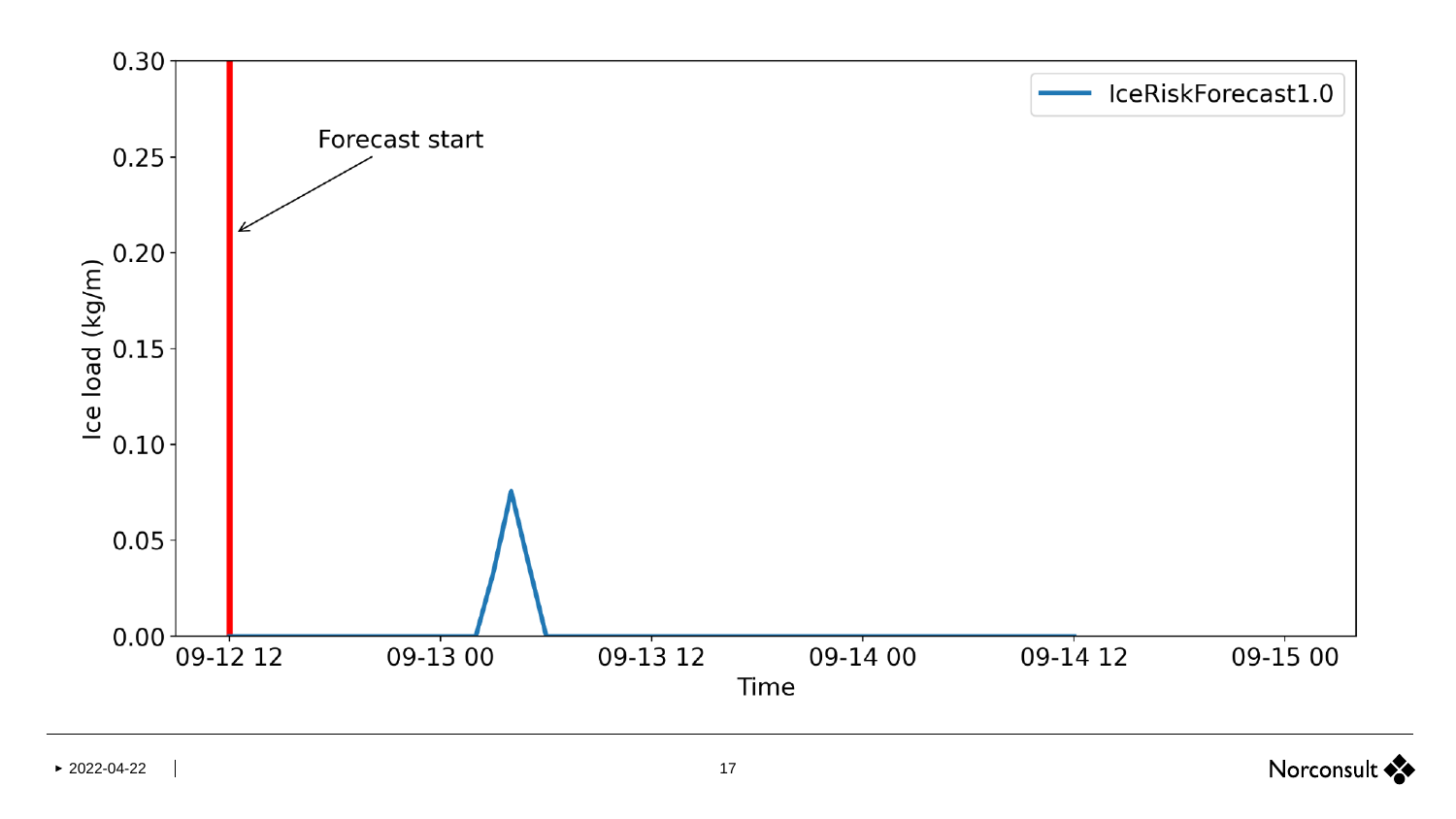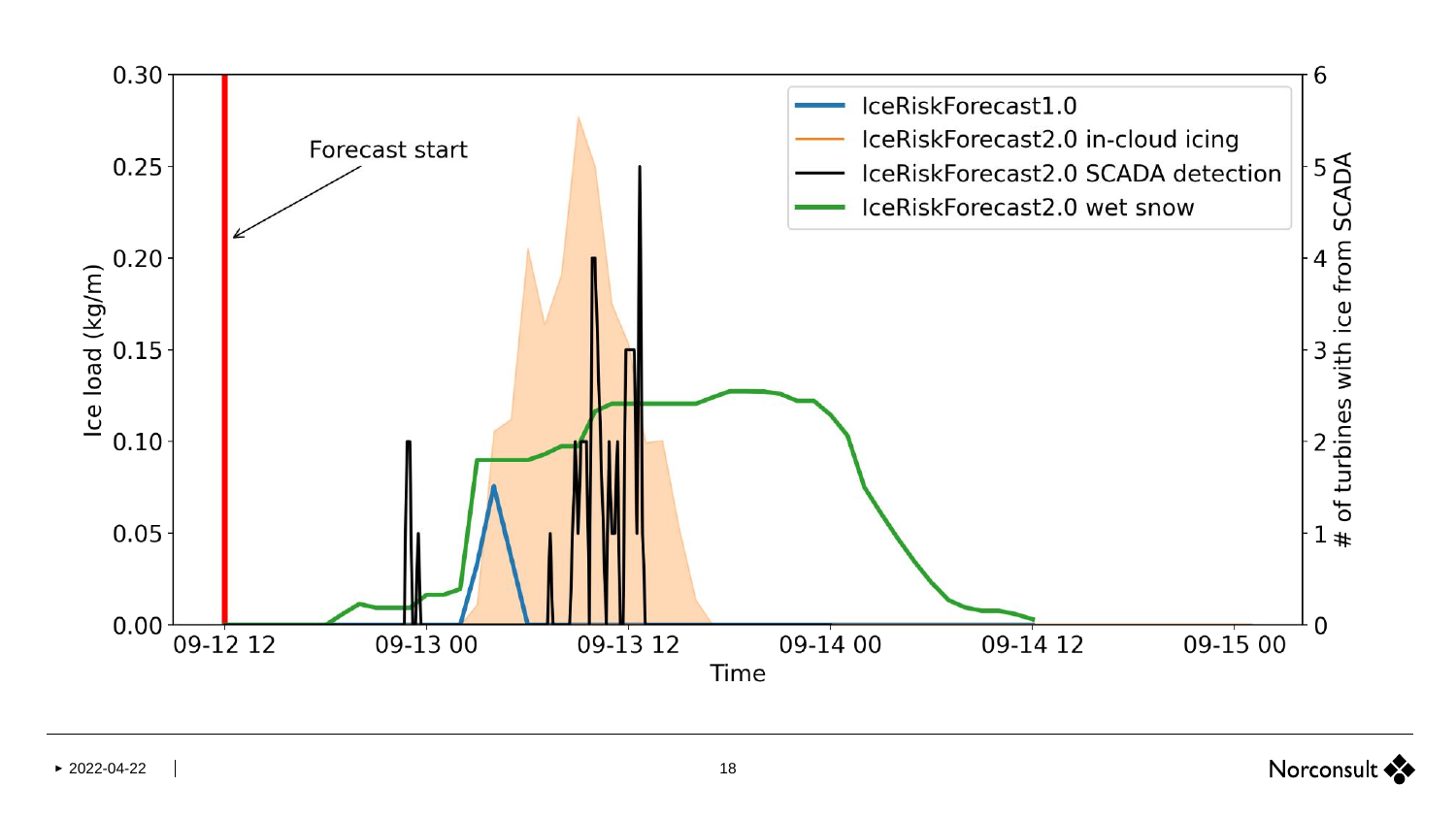



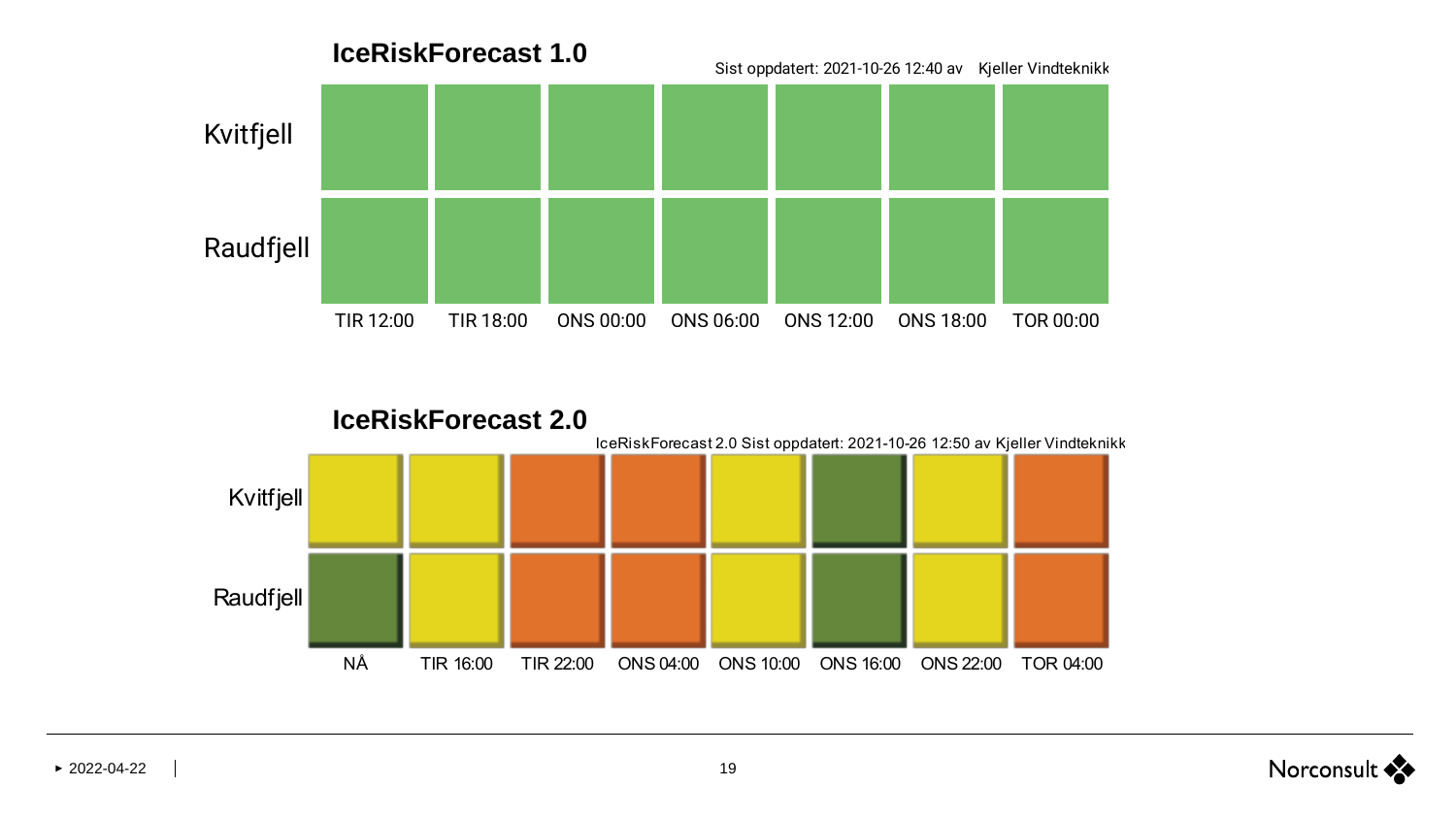